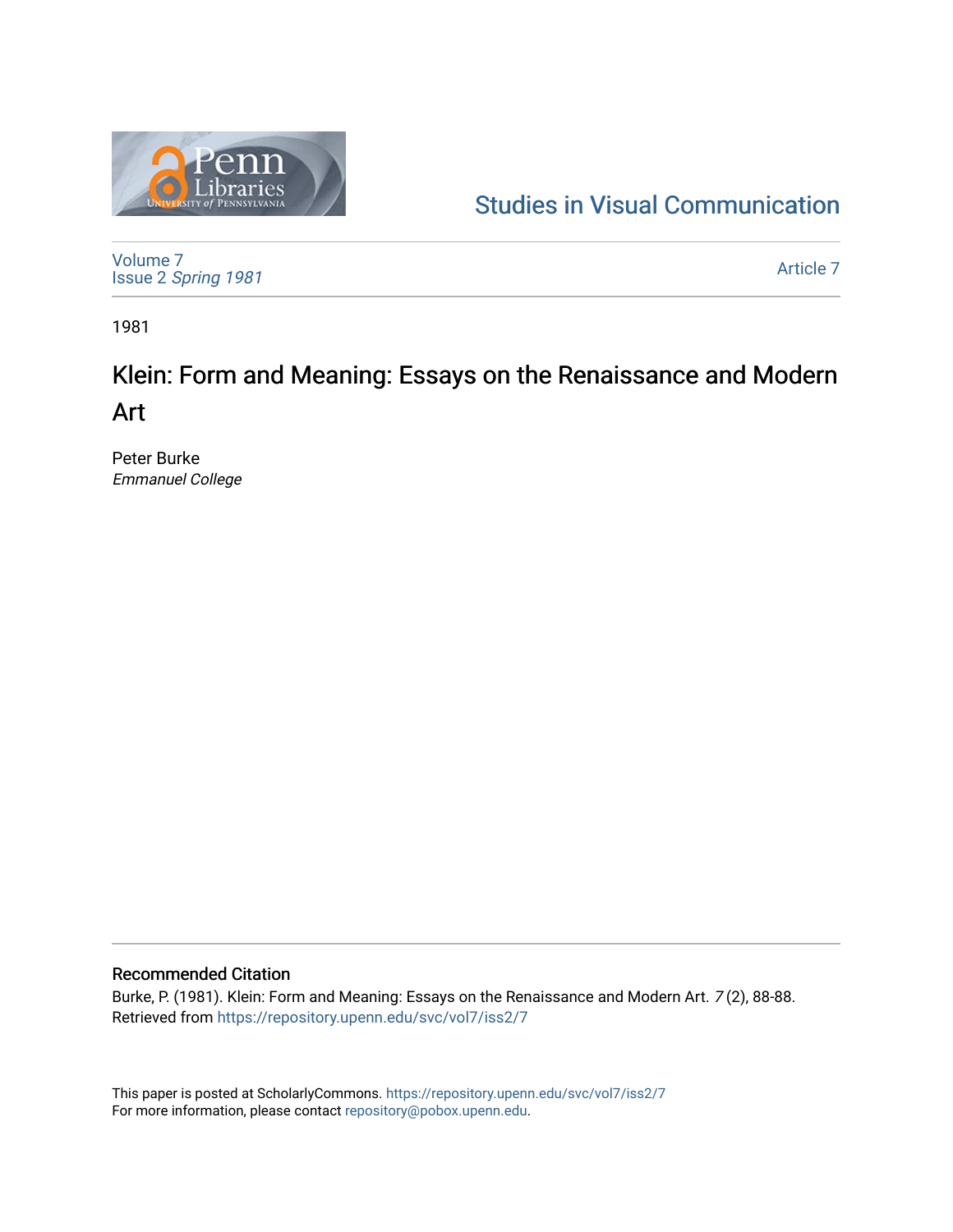Klein: Form and Meaning: Essays on the Renaissance and Modern Art

This reviews and discussion is available in Studies in Visual Communication: [https://repository.upenn.edu/svc/vol7/](https://repository.upenn.edu/svc/vol7/iss2/7) [iss2/7](https://repository.upenn.edu/svc/vol7/iss2/7)